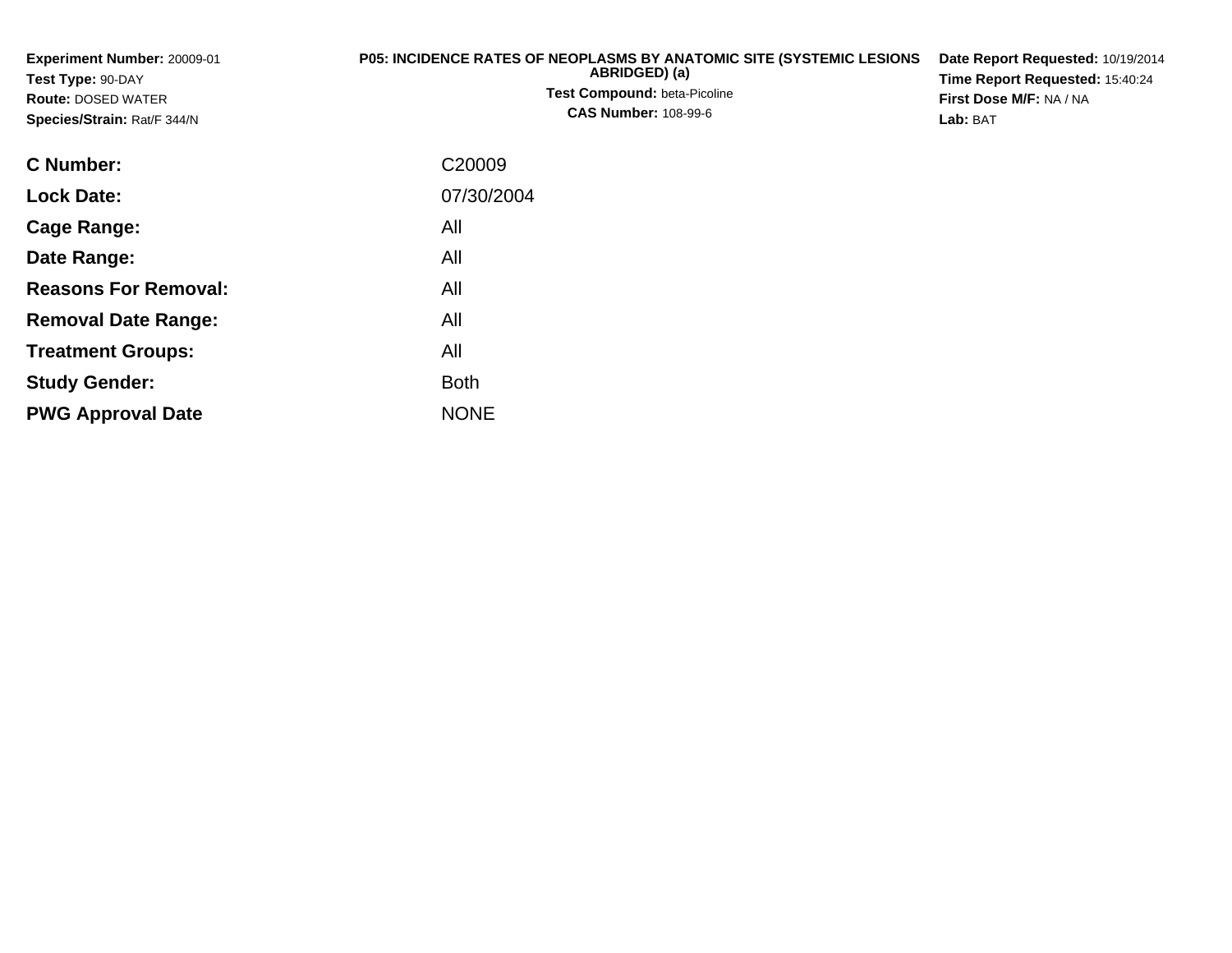| Experiment Number: 20009-01             |           | P05: INCIDENCE RATES OF NEOPLASMS BY ANATOMIC SITE (SYSTEMIC LESIONS | Date Report Requested: 10/19/2014<br>Time Report Requested: 15:40:24 |                         |                    |                     |
|-----------------------------------------|-----------|----------------------------------------------------------------------|----------------------------------------------------------------------|-------------------------|--------------------|---------------------|
| Test Type: 90-DAY                       |           | ABRIDGED) (a)<br>Test Compound: beta-Picoline                        |                                                                      |                         |                    |                     |
| <b>Route: DOSED WATER</b>               |           |                                                                      |                                                                      | First Dose M/F: NA / NA |                    |                     |
| Species/Strain: Rat/F 344/N             |           |                                                                      | <b>CAS Number: 108-99-6</b>                                          |                         | Lab: BAT           |                     |
| F 344/N Rat MALE                        | MG/L<br>0 | MG/L<br>78                                                           | 156<br><b>MG/L</b>                                                   | 312<br><b>MG/L</b>      | <b>MG/L</b><br>625 | <b>MG/L</b><br>1250 |
| <b>Disposition Summary</b>              |           |                                                                      |                                                                      |                         |                    |                     |
| <b>Animals Initially In Study</b>       | 10        | 10                                                                   | 10                                                                   | 10                      | 10                 | 10                  |
| <b>Early Deaths</b>                     |           |                                                                      |                                                                      |                         |                    |                     |
| <b>Survivors</b>                        |           |                                                                      |                                                                      |                         |                    |                     |
| <b>Terminal Sacrifice</b>               | 10        | 10                                                                   | 10                                                                   | 10                      | 10                 | 10                  |
| <b>Animals Examined Microscopically</b> | 10        | 10                                                                   | 10                                                                   | 10                      | 10                 | 10                  |
| <b>ALIMENTARY SYSTEM</b>                |           |                                                                      |                                                                      |                         |                    |                     |
| Esophagus                               | (10)      | (0)                                                                  | (0)                                                                  | (0)                     | (0)                | (10)                |
| Intestine Large, Cecum                  | (10)      | (0)                                                                  | (0)                                                                  | (0)                     | (0)                | (10)                |
| Intestine Large, Colon                  | (10)      | (0)                                                                  | (0)                                                                  | (0)                     | (0)                | (10)                |
| Intestine Large, Rectum                 | (10)      | (0)                                                                  | (0)                                                                  | (0)                     | (0)                | (10)                |
| Intestine Small, Duodenum               | (10)      | (0)                                                                  | (0)                                                                  | (0)                     | (0)                | (10)                |
| Intestine Small, Ileum                  | (10)      | (0)                                                                  | (0)                                                                  | (0)                     | (0)                | (10)                |
| Intestine Small, Jejunum                | (10)      | (0)                                                                  | (0)                                                                  | (0)                     | (0)                | (10)                |
| Liver                                   | (10)      | (0)                                                                  | (0)                                                                  | (0)                     | (0)                | (10)                |
| Mesentery                               | (1)       | (0)                                                                  | (0)                                                                  | (0)                     | (0)                | (0)                 |
| Pancreas                                | (10)      | (0)                                                                  | (0)                                                                  | (0)                     | (0)                | (10)                |
| Salivary Glands                         | (10)      | (0)                                                                  | (0)                                                                  | (0)                     | (0)                | (10)                |
| Stomach, Forestomach                    | (10)      | (0)                                                                  | (0)                                                                  | (0)                     | (0)                | (10)                |
| Stomach, Glandular                      | (10)      | (0)                                                                  | (0)                                                                  | (0)                     | (0)                | (10)                |
| Tooth                                   | (0)       | (0)                                                                  | (0)                                                                  | (0)                     | (0)                | (2)                 |
| CARDIOVASCULAR SYSTEM                   |           |                                                                      |                                                                      |                         |                    |                     |
| <b>Blood Vessel</b>                     | (10)      | (0)                                                                  | (0)                                                                  | (0)                     | (0)                | (10)                |
| Heart                                   | (10)      | (0)                                                                  | (0)                                                                  | (0)                     | (0)                | (10)                |
| <b>ENDOCRINE SYSTEM</b>                 |           |                                                                      |                                                                      |                         |                    |                     |
| <b>Adrenal Cortex</b>                   | (10)      | (0)                                                                  | (0)                                                                  | (0)                     | (0)                | (10)                |

b - Primary tumors: all tumors except metastatic tumors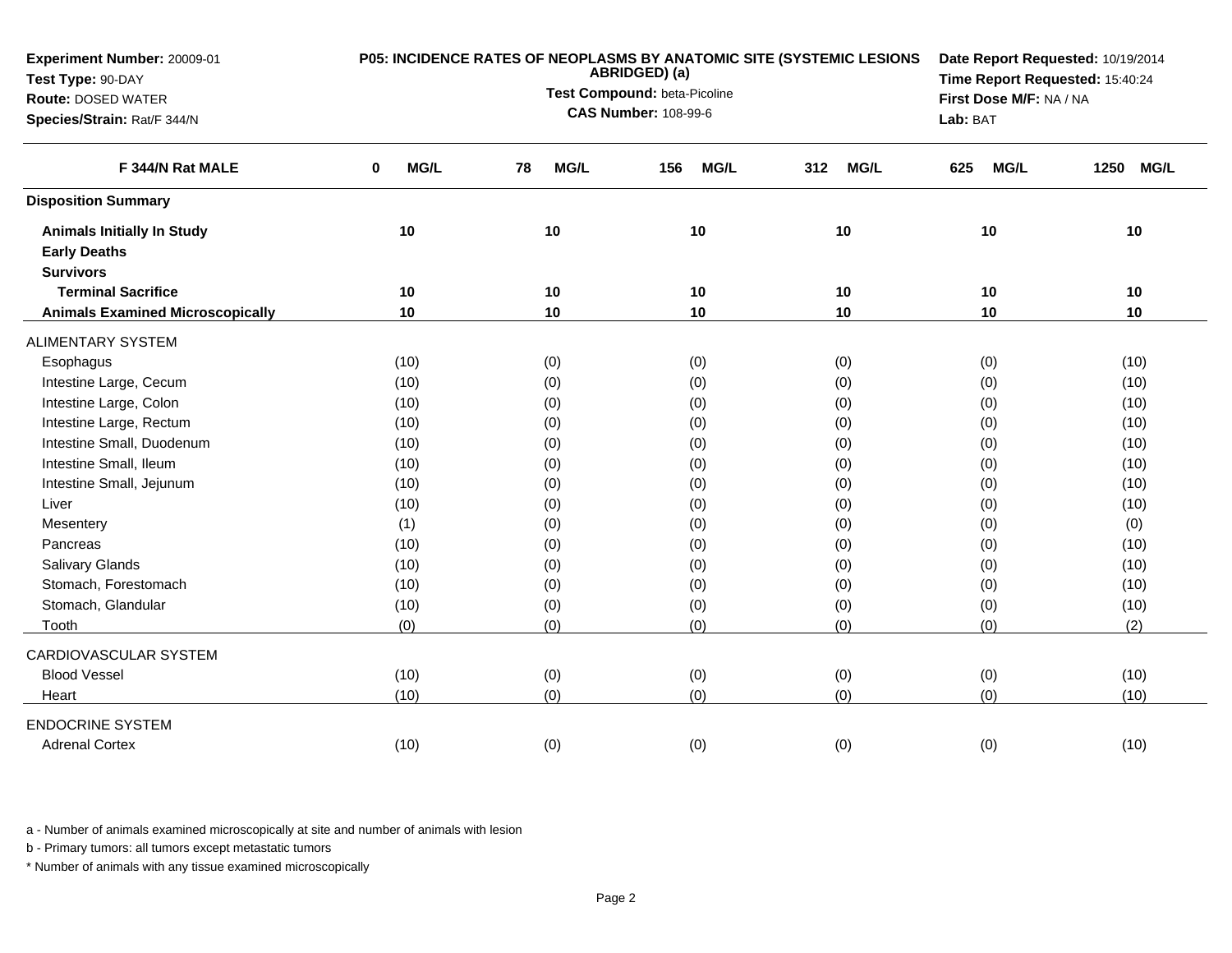| Experiment Number: 20009-01<br>Test Type: 90-DAY | P05: INCIDENCE RATES OF NEOPLASMS BY ANATOMIC SITE (SYSTEMIC LESIONS | Date Report Requested: 10/19/2014<br>Time Report Requested: 15:40:24 |                             |                    |                    |                     |
|--------------------------------------------------|----------------------------------------------------------------------|----------------------------------------------------------------------|-----------------------------|--------------------|--------------------|---------------------|
| <b>Route: DOSED WATER</b>                        |                                                                      | Test Compound: beta-Picoline                                         | First Dose M/F: NA / NA     |                    |                    |                     |
| Species/Strain: Rat/F 344/N                      |                                                                      |                                                                      | <b>CAS Number: 108-99-6</b> |                    | Lab: BAT           |                     |
|                                                  |                                                                      |                                                                      |                             |                    |                    |                     |
| F 344/N Rat MALE                                 | MG/L<br>0                                                            | 78<br><b>MG/L</b>                                                    | <b>MG/L</b><br>156          | 312<br><b>MG/L</b> | 625<br><b>MG/L</b> | <b>MG/L</b><br>1250 |
| <b>Adrenal Medulla</b>                           | (10)                                                                 | (0)                                                                  | (0)                         | (0)                | (0)                | (10)                |
| Islets, Pancreatic                               | (10)                                                                 | (0)                                                                  | (0)                         | (0)                | (0)                | (10)                |
| Parathyroid Gland                                | (9)                                                                  | (0)                                                                  | (0)                         | (0)                | (0)                | (9)                 |
| <b>Pituitary Gland</b>                           | (9)                                                                  | (0)                                                                  | (0)                         | (0)                | (0)                | (10)                |
| <b>Thyroid Gland</b>                             | (10)                                                                 | (0)                                                                  | (0)                         | (0)                | (0)                | (10)                |
| <b>GENERAL BODY SYSTEM</b>                       |                                                                      |                                                                      |                             |                    |                    |                     |
| None                                             |                                                                      |                                                                      |                             |                    |                    |                     |
| <b>GENITAL SYSTEM</b>                            |                                                                      |                                                                      |                             |                    |                    |                     |
| <b>Coagulating Gland</b>                         | (1)                                                                  | (0)                                                                  | (0)                         | (0)                | (0)                | (1)                 |
| Epididymis                                       | (10)                                                                 | (0)                                                                  | (0)                         | (0)                | (0)                | (10)                |
| <b>Preputial Gland</b>                           | (10)                                                                 | (1)                                                                  | (0)                         | (0)                | (0)                | (10)                |
| Adenoma                                          |                                                                      | 1 (100%)                                                             |                             |                    |                    |                     |
| Prostate                                         | (10)                                                                 | (0)                                                                  | (0)                         | (0)                | (0)                | (10)                |
| Seminal Vesicle                                  | (10)                                                                 | (0)                                                                  | (0)                         | (0)                | (0)                | (10)                |
| <b>Testes</b>                                    | (10)                                                                 | (0)                                                                  | (0)                         | (0)                | (0)                | (10)                |
| <b>HEMATOPOIETIC SYSTEM</b>                      |                                                                      |                                                                      |                             |                    |                    |                     |
| <b>Bone Marrow</b>                               | (10)                                                                 | (0)                                                                  | (0)                         | (0)                | (0)                | (10)                |
| Lymph Node, Mesenteric                           | (10)                                                                 | (0)                                                                  | (0)                         | (0)                | (0)                | (10)                |
| Spleen                                           | (10)                                                                 | (0)                                                                  | (0)                         | (0)                | (0)                | (10)                |
| Thymus                                           | (10)                                                                 | (0)                                                                  | (0)                         | (0)                | (0)                | (10)                |
| <b>INTEGUMENTARY SYSTEM</b>                      |                                                                      |                                                                      |                             |                    |                    |                     |
| <b>Mammary Gland</b>                             | (10)                                                                 | (0)                                                                  | (0)                         | (0)                | (0)                | (9)                 |
| Skin                                             | (10)                                                                 | (0)                                                                  | (0)                         | (0)                | (0)                | (10)                |
| MUSCULOSKELETAL SYSTEM                           |                                                                      |                                                                      |                             |                    |                    |                     |
| <b>Bone</b>                                      | (10)                                                                 | (0)                                                                  | (0)                         | (0)                | (0)                | (10)                |

NERVOUS SYSTEM

a - Number of animals examined microscopically at site and number of animals with lesion

b - Primary tumors: all tumors except metastatic tumors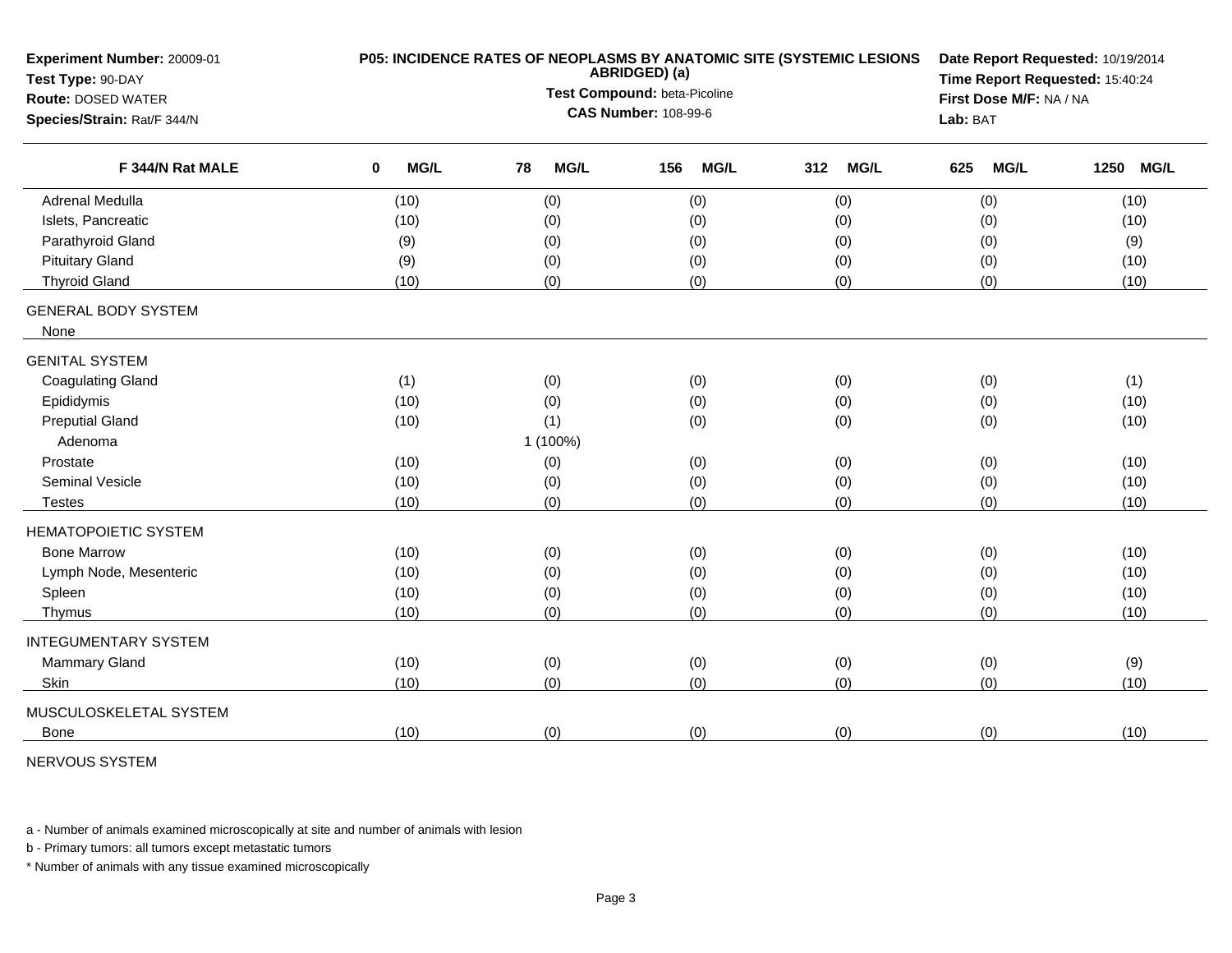| Experiment Number: 20009-01<br>Test Type: 90-DAY<br><b>Route: DOSED WATER</b><br>Species/Strain: Rat/F 344/N | <b>P05: INCIDENCE RATES OF NEOPLASMS BY ANATOMIC SITE (SYSTEMIC LESIONS</b> | Date Report Requested: 10/19/2014<br>Time Report Requested: 15:40:24<br>First Dose M/F: NA / NA<br>Lab: BAT |                    |                    |                    |                     |  |
|--------------------------------------------------------------------------------------------------------------|-----------------------------------------------------------------------------|-------------------------------------------------------------------------------------------------------------|--------------------|--------------------|--------------------|---------------------|--|
| F 344/N Rat MALE                                                                                             | <b>MG/L</b><br>0                                                            | 78<br><b>MG/L</b>                                                                                           | <b>MG/L</b><br>156 | <b>MG/L</b><br>312 | <b>MG/L</b><br>625 | 1250<br><b>MG/L</b> |  |
| Brain                                                                                                        | (10)                                                                        | (0)                                                                                                         | (0)                | (0)                | (0)                | (10)                |  |
| <b>RESPIRATORY SYSTEM</b>                                                                                    |                                                                             |                                                                                                             |                    |                    |                    |                     |  |
| Lung                                                                                                         | (10)                                                                        | (0)                                                                                                         | (0)                | (0)                | (0)                | (10)                |  |
| Nose                                                                                                         | (10)                                                                        | (0)                                                                                                         | (0)                | (0)                | (0)                | (10)                |  |
| Pleura                                                                                                       | (0)                                                                         | (0)                                                                                                         | (0)                | (0)                | (1)<br>(0)         |                     |  |
| Trachea                                                                                                      | (10)                                                                        | (0)                                                                                                         | (0)                | (0)                | (0)                | (10)                |  |
| SPECIAL SENSES SYSTEM                                                                                        |                                                                             |                                                                                                             |                    |                    |                    |                     |  |
| Eye                                                                                                          | (10)                                                                        | (0)                                                                                                         | (0)                | (0)                | (0)                | (10)                |  |
| Harderian Gland                                                                                              | (10)                                                                        | (0)                                                                                                         | (0)                | (0)                | (0)                | (10)                |  |
| <b>URINARY SYSTEM</b>                                                                                        |                                                                             |                                                                                                             |                    |                    |                    |                     |  |
| Kidney                                                                                                       | (10)                                                                        | (10)                                                                                                        | (10)               | (10)               | (10)               | (10)                |  |
| <b>Urinary Bladder</b>                                                                                       | (10)                                                                        | (0)                                                                                                         | (0)                | (0)                | (0)                | (10)                |  |

b - Primary tumors: all tumors except metastatic tumors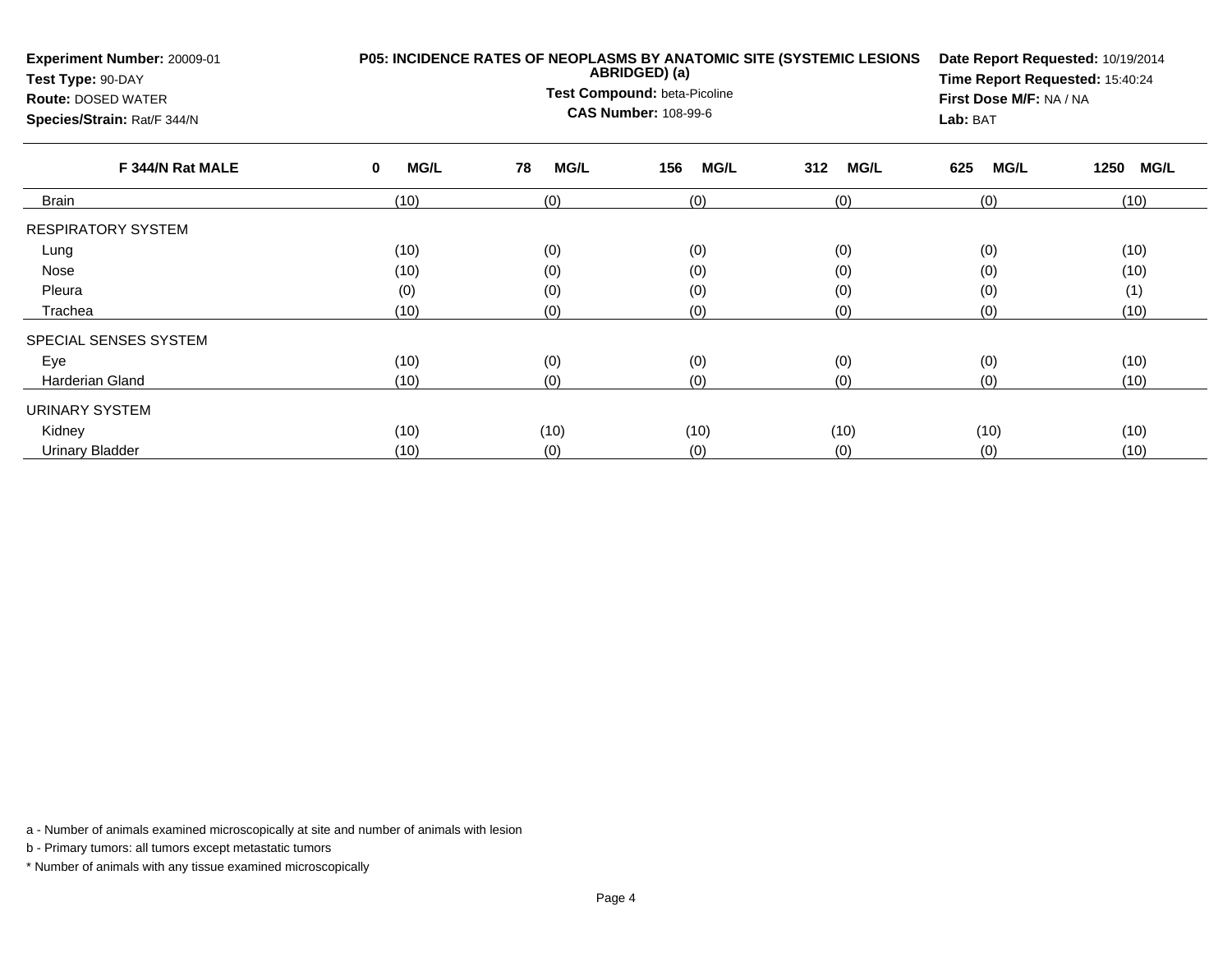| <b>Experiment Number: 20009-01</b><br>Test Type: 90-DAY<br><b>Route: DOSED WATER</b><br>Species/Strain: Rat/F 344/N | P05: INCIDENCE RATES OF NEOPLASMS BY ANATOMIC SITE (SYSTEMIC LESIONS<br>ABRIDGED) (a)<br>Test Compound: beta-Picoline<br><b>CAS Number: 108-99-6</b> |             |    |             |     |             |     |             | Date Report Requested: 10/19/2014<br>Time Report Requested: 15:40:24<br>First Dose M/F: NA / NA<br>Lab: BAT |             |      |             |
|---------------------------------------------------------------------------------------------------------------------|------------------------------------------------------------------------------------------------------------------------------------------------------|-------------|----|-------------|-----|-------------|-----|-------------|-------------------------------------------------------------------------------------------------------------|-------------|------|-------------|
| F 344/N Rat MALE                                                                                                    | 0                                                                                                                                                    | <b>MG/L</b> | 78 | <b>MG/L</b> | 156 | <b>MG/L</b> | 312 | <b>MG/L</b> | 625                                                                                                         | <b>MG/L</b> | 1250 | <b>MG/L</b> |
| <b>Tumor Summary for MALE</b>                                                                                       |                                                                                                                                                      |             |    |             |     |             |     |             |                                                                                                             |             |      |             |
| <b>Total Animals with Primary Neoplasms (b)</b><br><b>Total Primary Neoplasms</b>                                   |                                                                                                                                                      |             |    |             |     |             |     |             |                                                                                                             |             |      |             |
| <b>Total Animals with Benign Neoplasms</b><br><b>Total Benign Neoplasms</b>                                         |                                                                                                                                                      |             |    |             |     |             |     |             |                                                                                                             |             |      |             |
| <b>Total Animals with Malignant Neoplasms</b><br><b>Total Malignant Neoplasms</b>                                   |                                                                                                                                                      |             |    |             |     |             |     |             |                                                                                                             |             |      |             |
| <b>Total Animals with Metastatic Neoplasms</b><br><b>Total Metastatic Neoplasms</b>                                 |                                                                                                                                                      |             |    |             |     |             |     |             |                                                                                                             |             |      |             |
| <b>Total Animals with Malignant Neoplasms</b><br><b>Uncertain Primary Site</b>                                      |                                                                                                                                                      |             |    |             |     |             |     |             |                                                                                                             |             |      |             |
| Total Animals with Neoplasms Uncertain -<br><b>Benign or Malignant</b><br><b>Total Uncertain Neoplasms</b>          |                                                                                                                                                      |             |    |             |     |             |     |             |                                                                                                             |             |      |             |

\*\*\*END OF MALE DATA\*\*\*

a - Number of animals examined microscopically at site and number of animals with lesion

b - Primary tumors: all tumors except metastatic tumors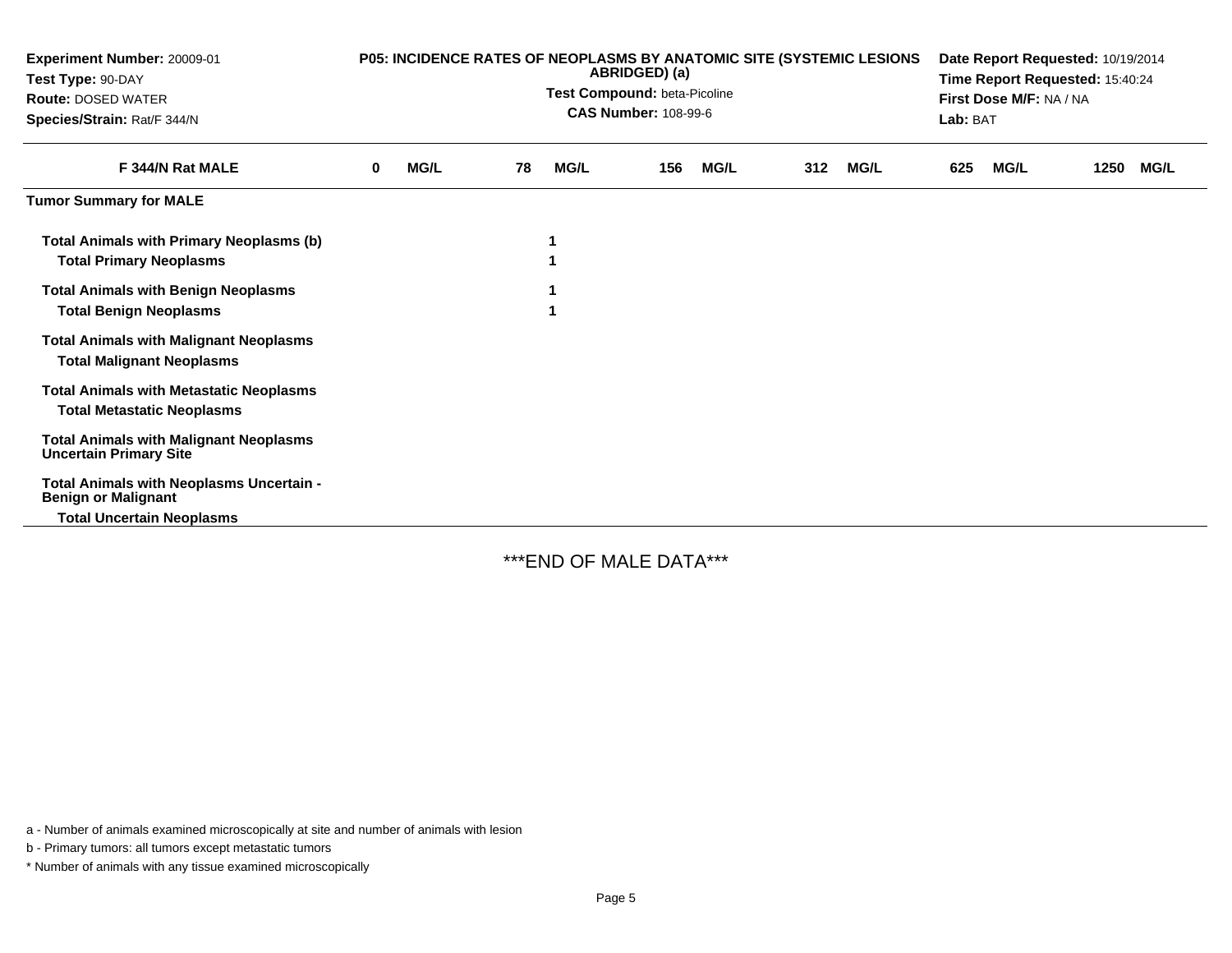| Experiment Number: 20009-01             |           | P05: INCIDENCE RATES OF NEOPLASMS BY ANATOMIC SITE (SYSTEMIC LESIONS<br>ABRIDGED) (a) | Date Report Requested: 10/19/2014<br>Time Report Requested: 15:40:24 |                    |                         |                     |
|-----------------------------------------|-----------|---------------------------------------------------------------------------------------|----------------------------------------------------------------------|--------------------|-------------------------|---------------------|
| Test Type: 90-DAY                       |           |                                                                                       |                                                                      |                    |                         |                     |
| <b>Route: DOSED WATER</b>               |           |                                                                                       | Test Compound: beta-Picoline<br><b>CAS Number: 108-99-6</b>          |                    | First Dose M/F: NA / NA |                     |
| Species/Strain: Rat/F 344/N             |           |                                                                                       |                                                                      |                    | Lab: BAT                |                     |
| F 344/N Rat FEMALE                      | MG/L<br>0 | MG/L<br>78                                                                            | <b>MG/L</b><br>156                                                   | <b>MG/L</b><br>312 | <b>MG/L</b><br>625      | 1250<br><b>MG/L</b> |
| <b>Disposition Summary</b>              |           |                                                                                       |                                                                      |                    |                         |                     |
| <b>Animals Initially In Study</b>       | 10        | 10                                                                                    | 10                                                                   | 10                 | 10                      | 10                  |
| <b>Early Deaths</b>                     |           |                                                                                       |                                                                      |                    |                         |                     |
| <b>Survivors</b>                        |           |                                                                                       |                                                                      |                    |                         |                     |
| <b>Terminal Sacrifice</b>               | 10        | 10                                                                                    | 10                                                                   | 10                 | 10                      | 10                  |
| <b>Animals Examined Microscopically</b> | 10        | 10                                                                                    | 10                                                                   | 10                 | 10                      | 10                  |
| <b>ALIMENTARY SYSTEM</b>                |           |                                                                                       |                                                                      |                    |                         |                     |
| Esophagus                               | (10)      | (0)                                                                                   | (0)                                                                  | (0)                | (0)                     | (10)                |
| Intestine Large, Cecum                  | (10)      | (0)                                                                                   | (0)                                                                  | (0)                | (0)                     | (10)                |
| Intestine Large, Colon                  | (10)      | (0)                                                                                   | (0)                                                                  | (0)                | (0)                     | (10)                |
| Intestine Large, Rectum                 | (10)      | (0)                                                                                   | (0)                                                                  | (0)                | (0)                     | (10)                |
| Intestine Small, Duodenum               | (10)      | (0)                                                                                   | (0)                                                                  | (0)                | (0)                     | (10)                |
| Intestine Small, Ileum                  | (10)      | (0)                                                                                   | (0)                                                                  | (0)                | (0)                     | (10)                |
| Intestine Small, Jejunum                | (10)      | (0)                                                                                   | (0)                                                                  | (0)                | (0)                     | (10)                |
| Liver                                   | (10)      | (10)                                                                                  | (10)                                                                 | (10)               | (10)                    | (10)                |
| Mesentery                               | (0)       | (0)                                                                                   | (0)                                                                  | (0)                | (1)                     | (0)                 |
| Pancreas                                | (10)      | (0)                                                                                   | (0)                                                                  | (0)                | (0)                     | (10)                |
| Salivary Glands                         | (10)      | (0)                                                                                   | (0)                                                                  | (0)                | (0)                     | (10)                |
| Stomach, Forestomach                    | (10)      | (0)                                                                                   | (0)                                                                  | (0)                | (0)                     | (10)                |
| Stomach, Glandular                      | (10)      | (0)                                                                                   | (0)                                                                  | (0)                | (0)                     | (10)                |
| CARDIOVASCULAR SYSTEM                   |           |                                                                                       |                                                                      |                    |                         |                     |
| <b>Blood Vessel</b>                     | (10)      | (0)                                                                                   | (0)                                                                  | (0)                | (0)                     | (10)                |
| Heart                                   | (10)      | (0)                                                                                   | (0)                                                                  | (0)                | (0)                     | (10)                |
| <b>ENDOCRINE SYSTEM</b>                 |           |                                                                                       |                                                                      |                    |                         |                     |
| <b>Adrenal Cortex</b>                   | (10)      | (0)                                                                                   | (0)                                                                  | (0)                | (0)                     | (10)                |
| Adrenal Medulla                         | (10)      | (0)                                                                                   | (0)                                                                  | (0)                | (0)                     | (10)                |

b - Primary tumors: all tumors except metastatic tumors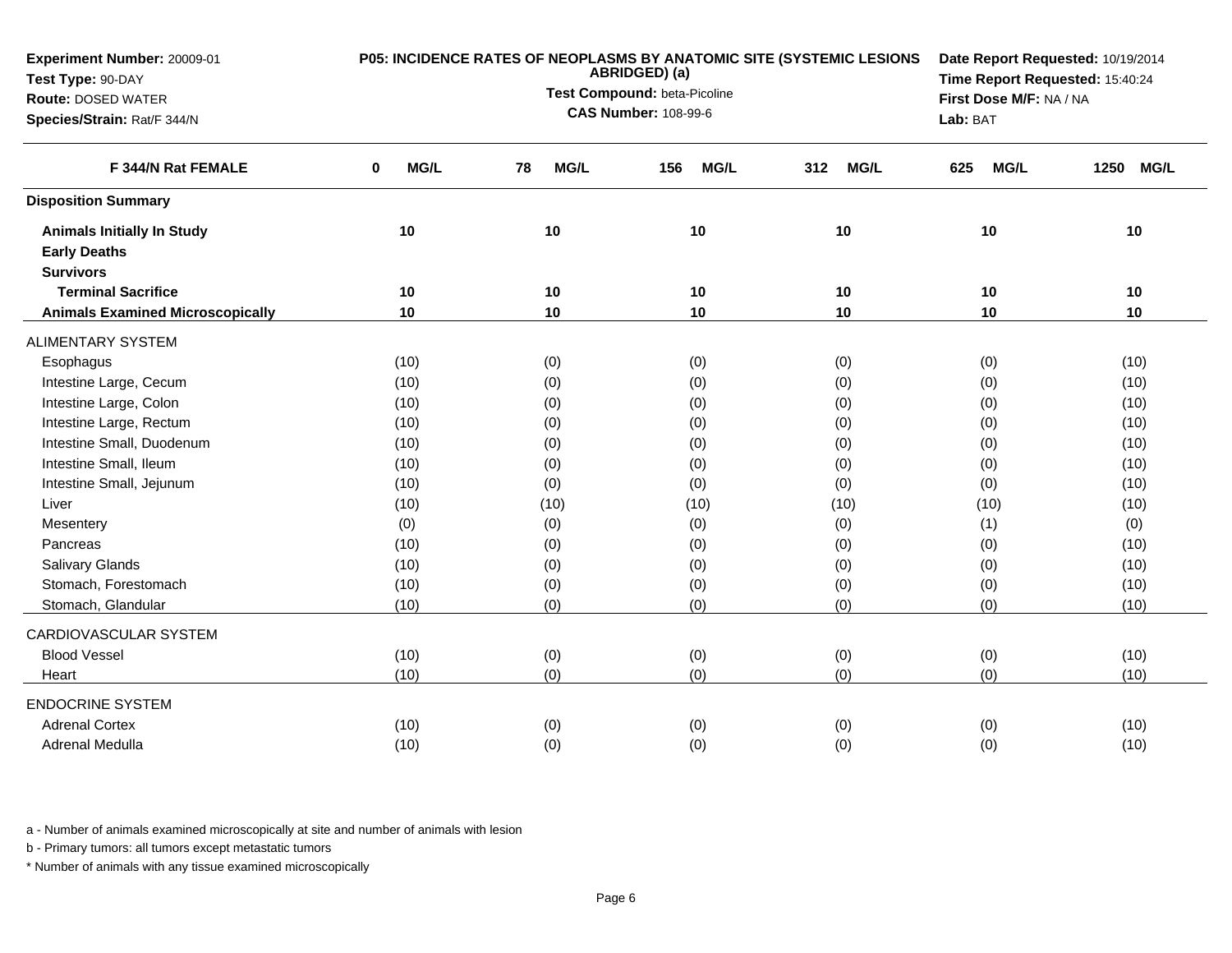| Experiment Number: 20009-01<br>Test Type: 90-DAY | P05: INCIDENCE RATES OF NEOPLASMS BY ANATOMIC SITE (SYSTEMIC LESIONS | Date Report Requested: 10/19/2014<br>Time Report Requested: 15:40:24 |                         |                    |                    |                     |
|--------------------------------------------------|----------------------------------------------------------------------|----------------------------------------------------------------------|-------------------------|--------------------|--------------------|---------------------|
| <b>Route: DOSED WATER</b>                        |                                                                      | Test Compound: beta-Picoline                                         | First Dose M/F: NA / NA |                    |                    |                     |
| Species/Strain: Rat/F 344/N                      |                                                                      | <b>CAS Number: 108-99-6</b>                                          |                         | Lab: BAT           |                    |                     |
| F 344/N Rat FEMALE                               | <b>MG/L</b><br>0                                                     | <b>MG/L</b><br>78                                                    | MG/L<br>156             | 312<br><b>MG/L</b> | <b>MG/L</b><br>625 | 1250<br><b>MG/L</b> |
| Islets, Pancreatic                               | (10)                                                                 | (0)                                                                  | (0)                     | (0)                | (0)                | (10)                |
| Parathyroid Gland                                | (8)                                                                  | (0)                                                                  | (0)                     | (0)                | (0)                | (9)                 |
| <b>Pituitary Gland</b>                           | (10)                                                                 | (0)                                                                  | (0)                     | (0)                | (0)                | (10)                |
| <b>Thyroid Gland</b>                             | (10)                                                                 | (0)                                                                  | (0)                     | (0)                | (0)                | (10)                |
| <b>GENERAL BODY SYSTEM</b><br>None               |                                                                      |                                                                      |                         |                    |                    |                     |
| <b>GENITAL SYSTEM</b>                            |                                                                      |                                                                      |                         |                    |                    |                     |
| <b>Clitoral Gland</b>                            | (10)                                                                 | (0)                                                                  | (0)                     | (0)                | (0)                | (10)                |
| Ovary                                            | (10)                                                                 | (0)                                                                  | (0)                     | (0)                | (0)                | (10)                |
| Oviduct                                          | (1)                                                                  | (0)                                                                  | (0)                     | (0)                | (0)                | (0)                 |
| Uterus                                           | (10)                                                                 | (0)                                                                  | (0)                     | (0)                | (0)                | (10)                |
| <b>HEMATOPOIETIC SYSTEM</b>                      |                                                                      |                                                                      |                         |                    |                    |                     |
| <b>Bone Marrow</b>                               | (10)                                                                 | (0)                                                                  | (0)                     | (0)                | (0)                | (10)                |
| Lymph Node, Mesenteric                           | (10)                                                                 | (0)                                                                  | (0)                     | (0)                | (0)                | (10)                |
| Spleen                                           | (10)                                                                 | (0)                                                                  | (0)                     | (0)                | (0)                | (10)                |
| Thymus                                           | (10)                                                                 | (0)                                                                  | (0)                     | (0)                | (0)                | (10)                |
| <b>INTEGUMENTARY SYSTEM</b>                      |                                                                      |                                                                      |                         |                    |                    |                     |
| Mammary Gland                                    | (10)                                                                 | (0)                                                                  | (0)                     | (0)                | (0)                | (10)                |
| Skin                                             | (10)                                                                 | (0)                                                                  | (0)                     | (0)                | (0)                | (10)                |
| MUSCULOSKELETAL SYSTEM                           |                                                                      |                                                                      |                         |                    |                    |                     |
| Bone                                             | (10)                                                                 | (0)                                                                  | (0)                     | (0)                | (0)                | (10)                |
| NERVOUS SYSTEM                                   |                                                                      |                                                                      |                         |                    |                    |                     |
| <b>Brain</b>                                     | (10)                                                                 | (0)                                                                  | (0)                     | (0)                | (0)                | (10)                |
| <b>RESPIRATORY SYSTEM</b>                        |                                                                      |                                                                      |                         |                    |                    |                     |
| Lung                                             | (10)                                                                 | (0)                                                                  | (0)                     | (0)                | (0)                | (10)                |

b - Primary tumors: all tumors except metastatic tumors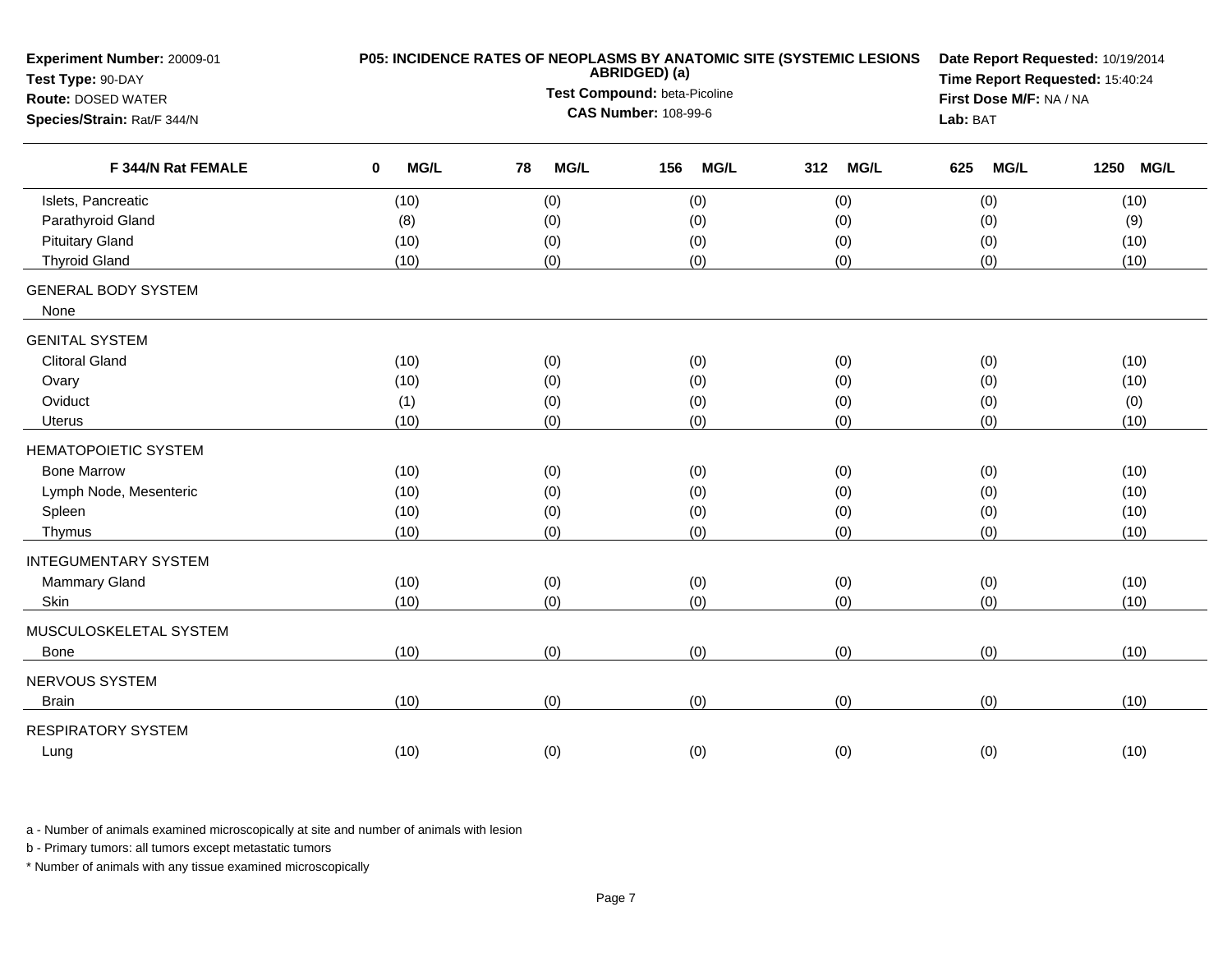| Experiment Number: 20009-01<br>Test Type: 90-DAY<br><b>Route: DOSED WATER</b><br>Species/Strain: Rat/F 344/N |                  | <b>P05: INCIDENCE RATES OF NEOPLASMS BY ANATOMIC SITE (SYSTEMIC LESIONS</b><br>ABRIDGED) (a)<br>Test Compound: beta-Picoline<br><b>CAS Number: 108-99-6</b> |                    |                    |                    |                     |  |  |  |  |
|--------------------------------------------------------------------------------------------------------------|------------------|-------------------------------------------------------------------------------------------------------------------------------------------------------------|--------------------|--------------------|--------------------|---------------------|--|--|--|--|
| F 344/N Rat FEMALE                                                                                           | <b>MG/L</b><br>0 | 78<br><b>MG/L</b>                                                                                                                                           | <b>MG/L</b><br>156 | <b>MG/L</b><br>312 | <b>MG/L</b><br>625 | 1250<br><b>MG/L</b> |  |  |  |  |
| Nose                                                                                                         | (10)             | (0)                                                                                                                                                         | (0)                | (0)                | (0)                | (10)                |  |  |  |  |
| Trachea                                                                                                      | (9)              | (0)                                                                                                                                                         | (0)                | (0)                | (0)                | (10)                |  |  |  |  |
| SPECIAL SENSES SYSTEM                                                                                        |                  |                                                                                                                                                             |                    |                    |                    |                     |  |  |  |  |
| Eye                                                                                                          | (10)             | (0)                                                                                                                                                         | (0)                | (0)                | (0)                | (10)                |  |  |  |  |
| Harderian Gland                                                                                              | (10)             | (0)                                                                                                                                                         | (0)                | (0)                | (0)<br>(10)        |                     |  |  |  |  |
| URINARY SYSTEM                                                                                               |                  |                                                                                                                                                             |                    |                    |                    |                     |  |  |  |  |
| Kidney                                                                                                       | (10)             | (10)                                                                                                                                                        | (10)               | (10)               | (10)               | (10)                |  |  |  |  |
| <b>Urinary Bladder</b>                                                                                       | (10)             | (0)                                                                                                                                                         | (0)                | (0)                | (0)                | (10)                |  |  |  |  |

b - Primary tumors: all tumors except metastatic tumors